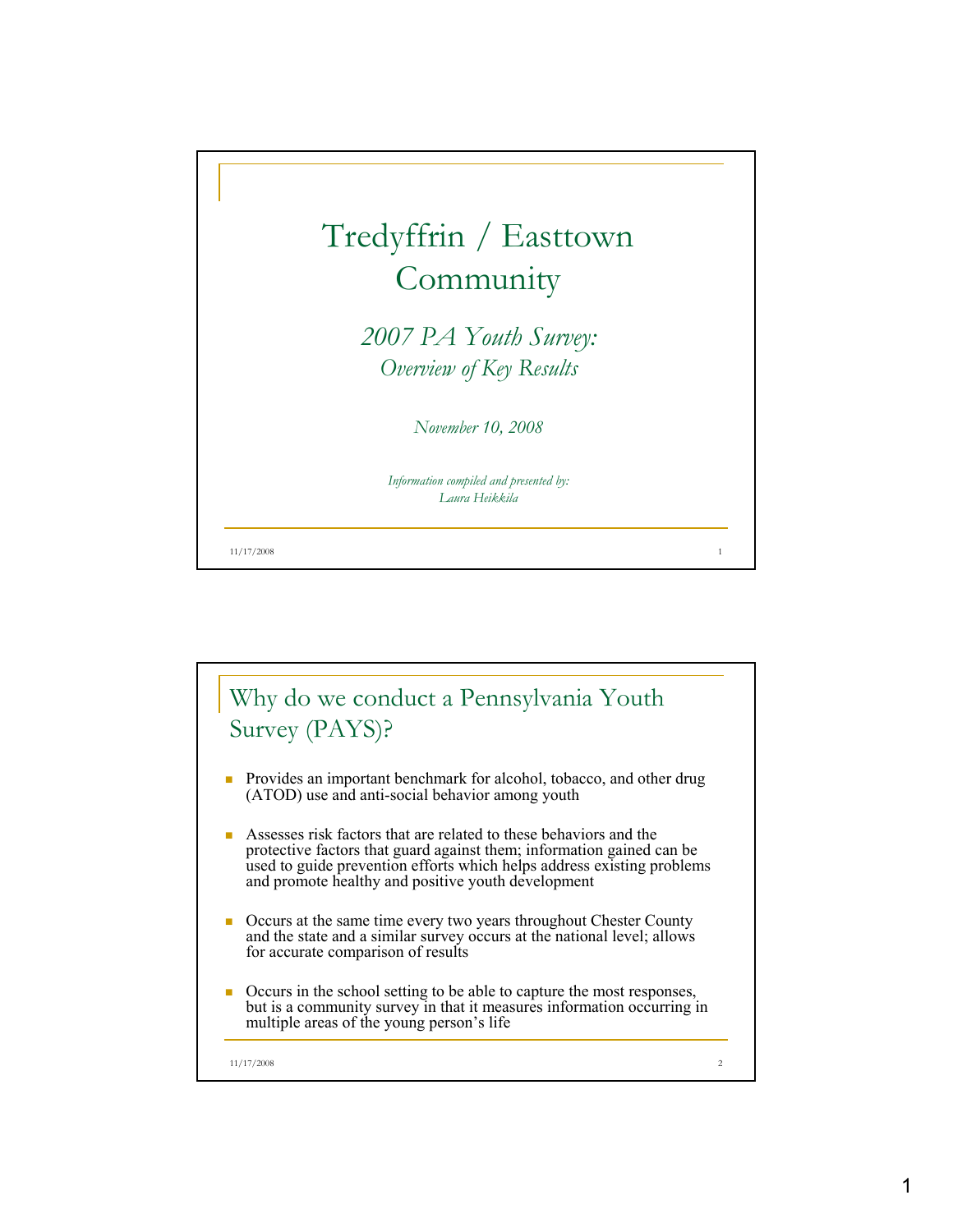

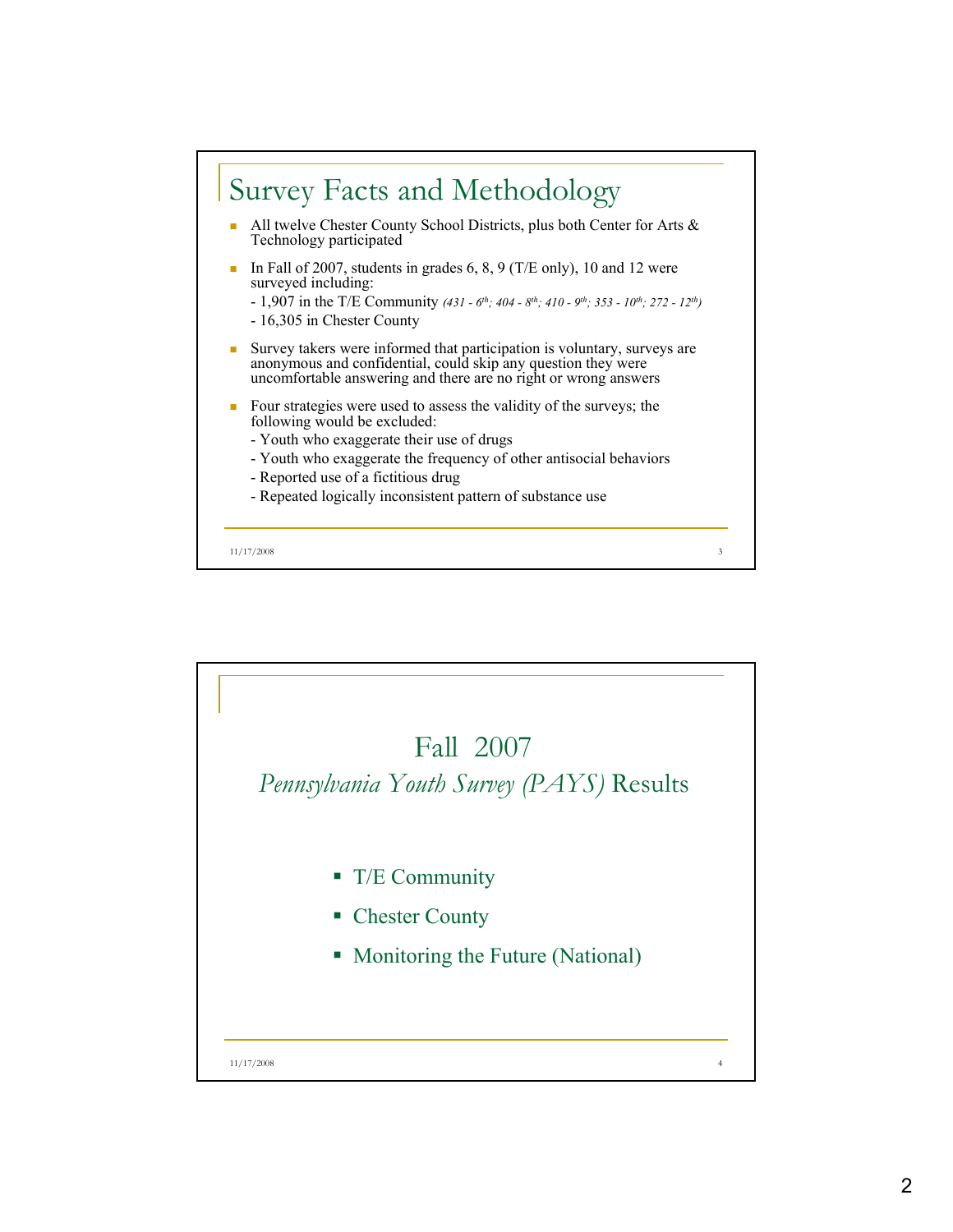

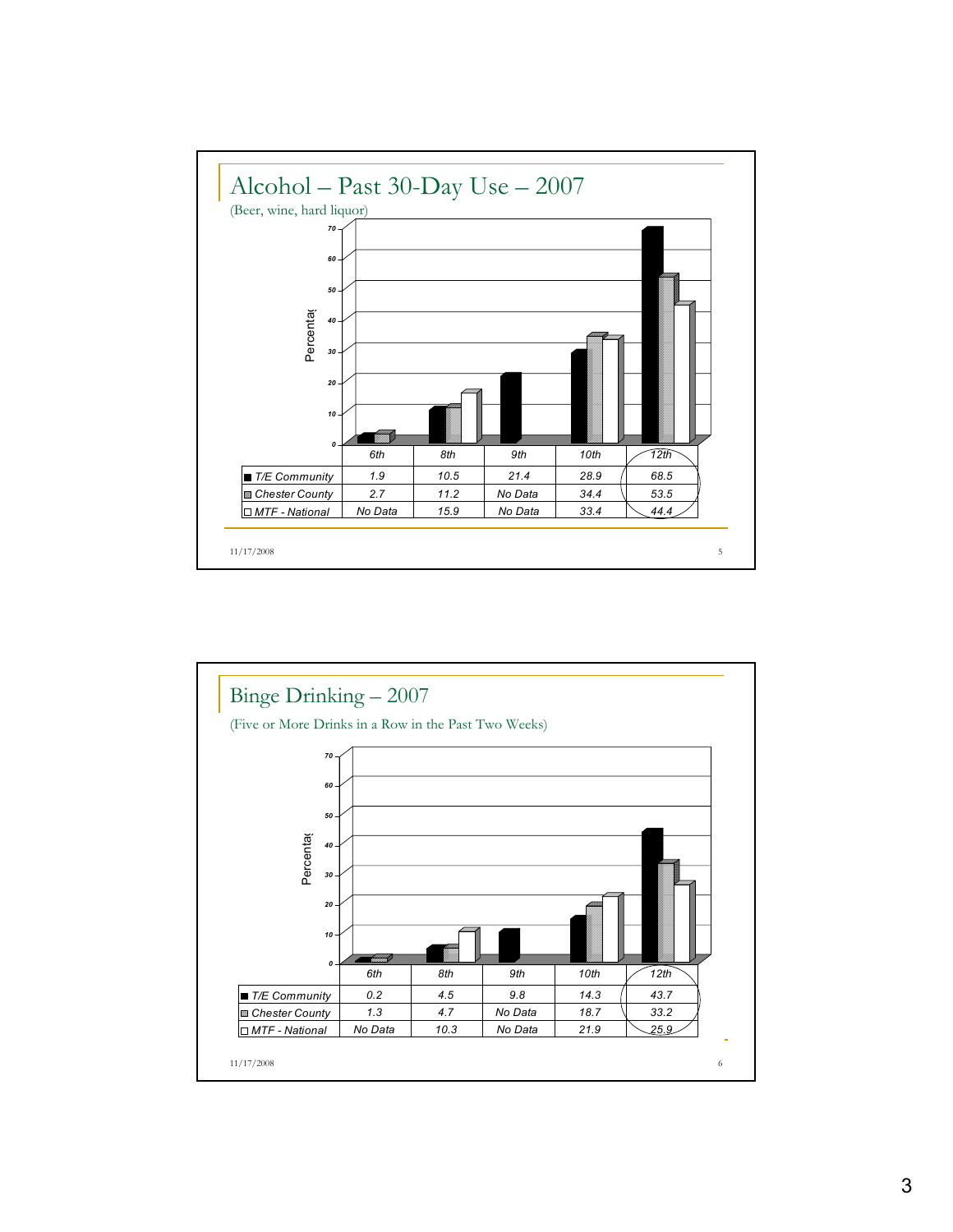

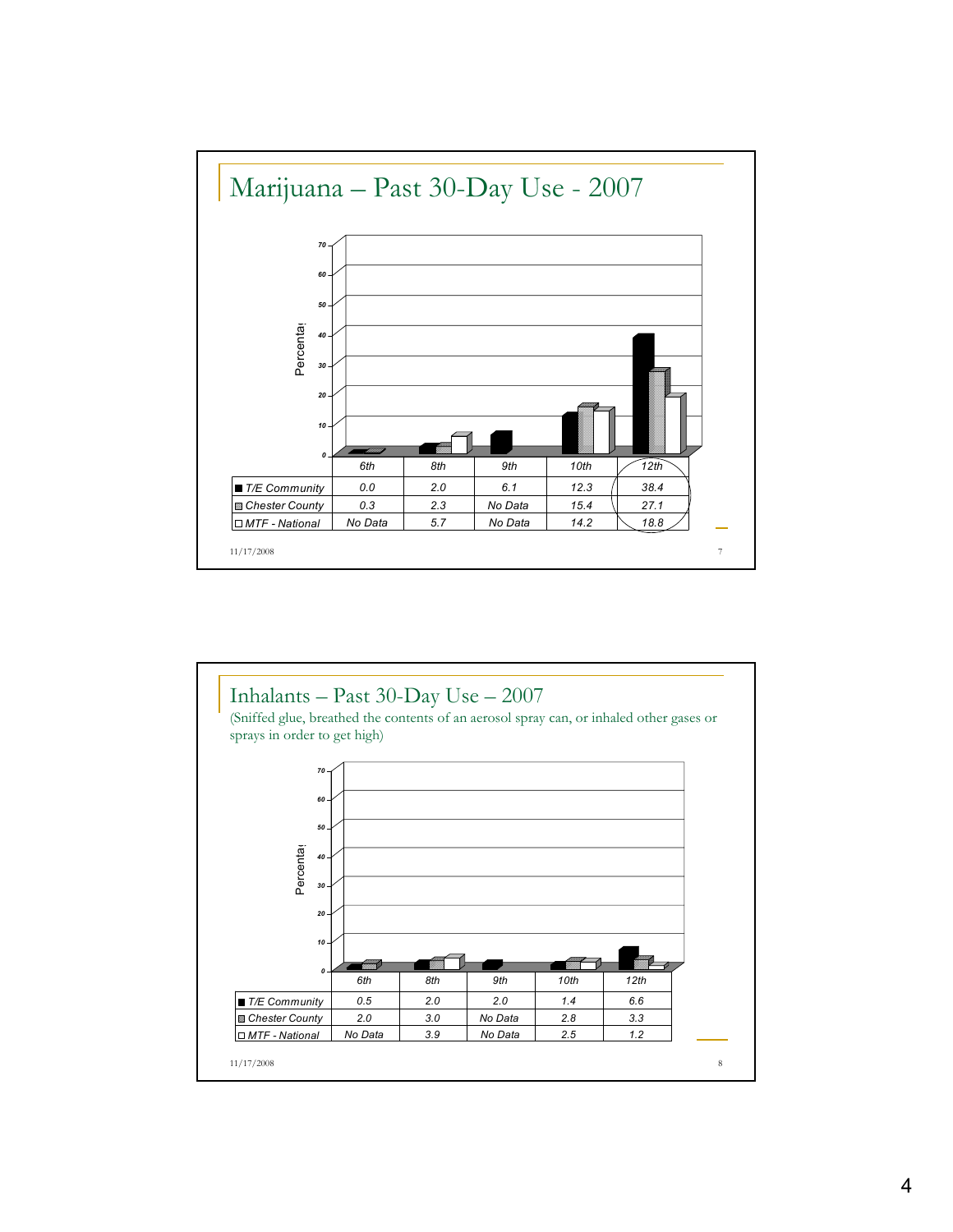

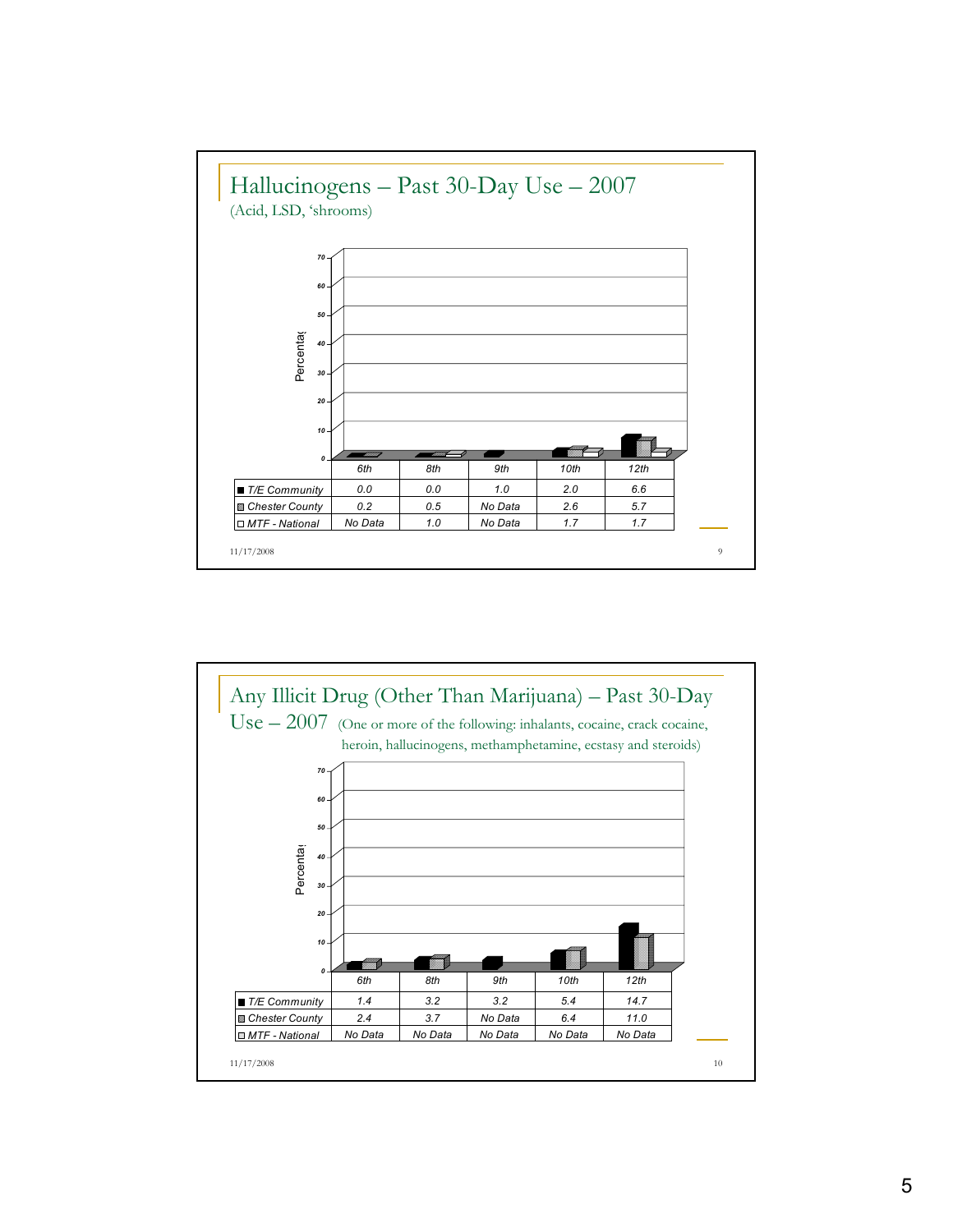

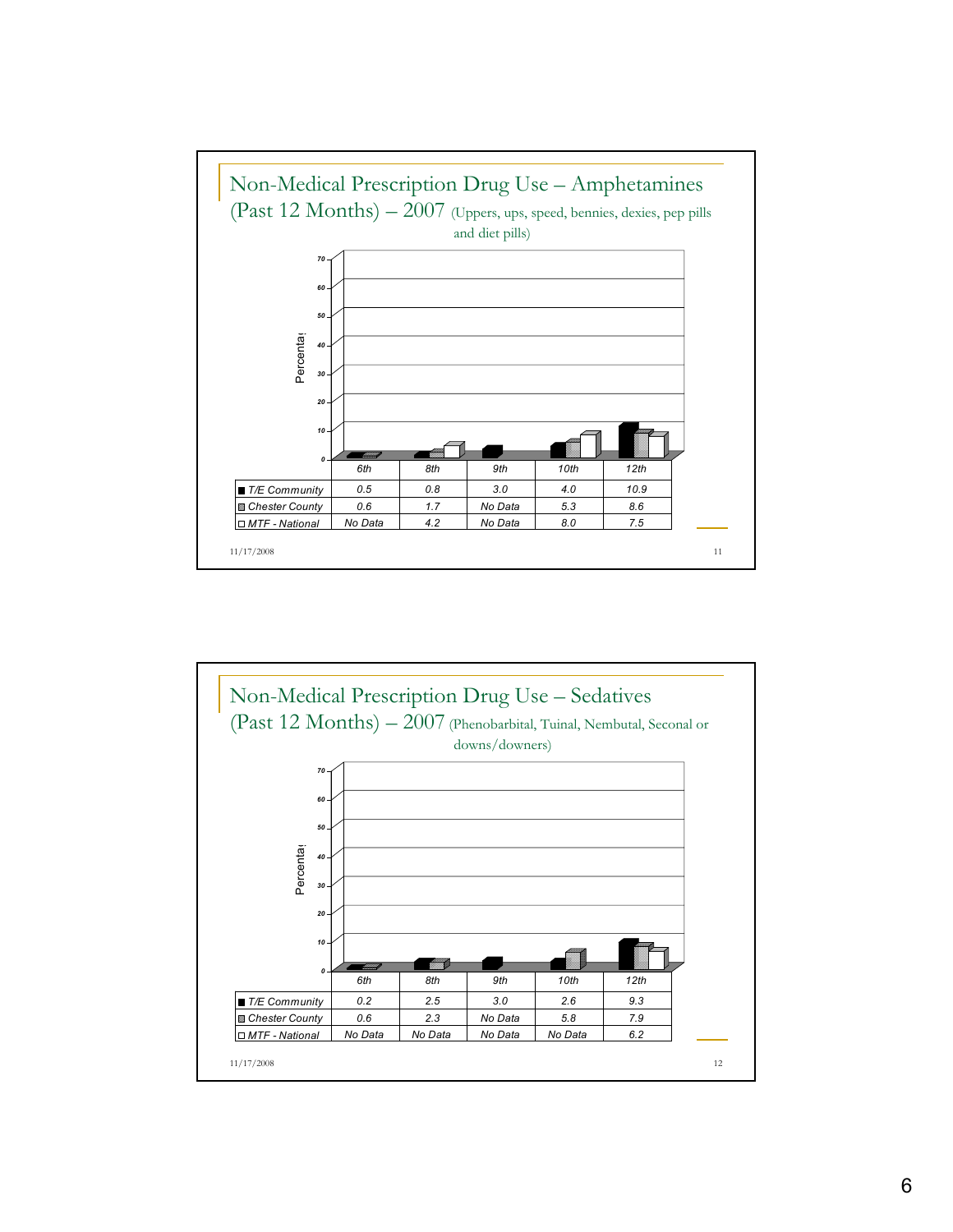

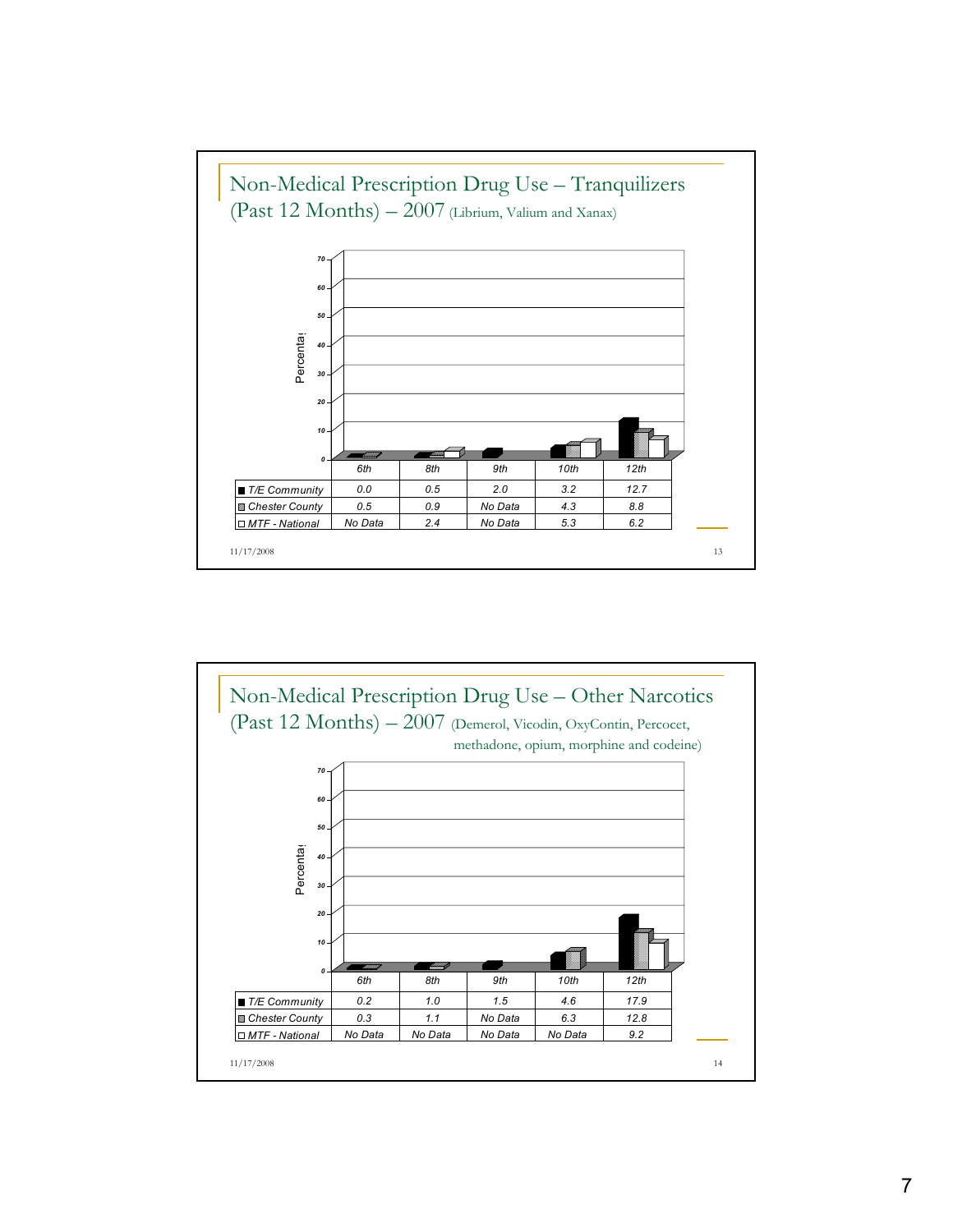

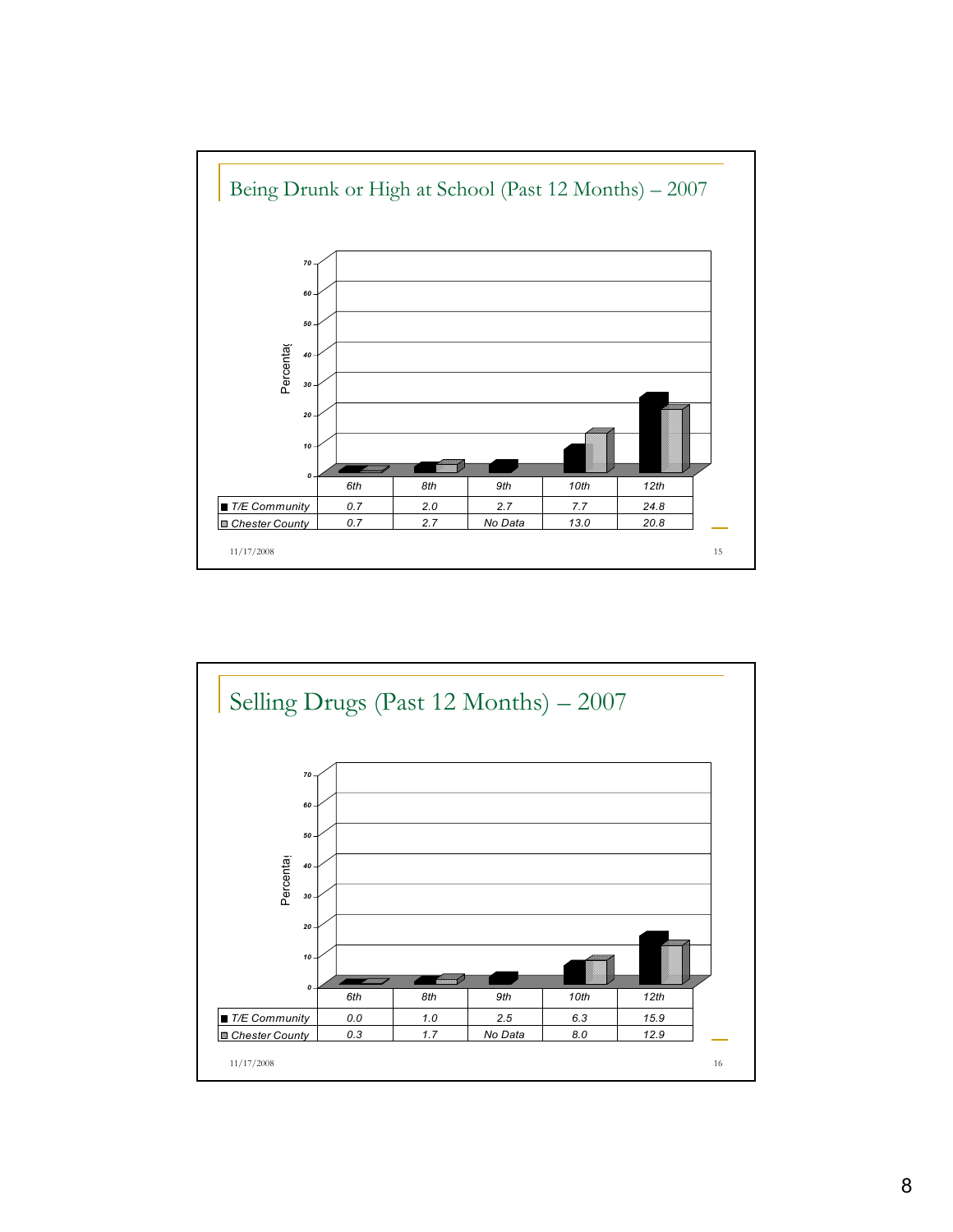

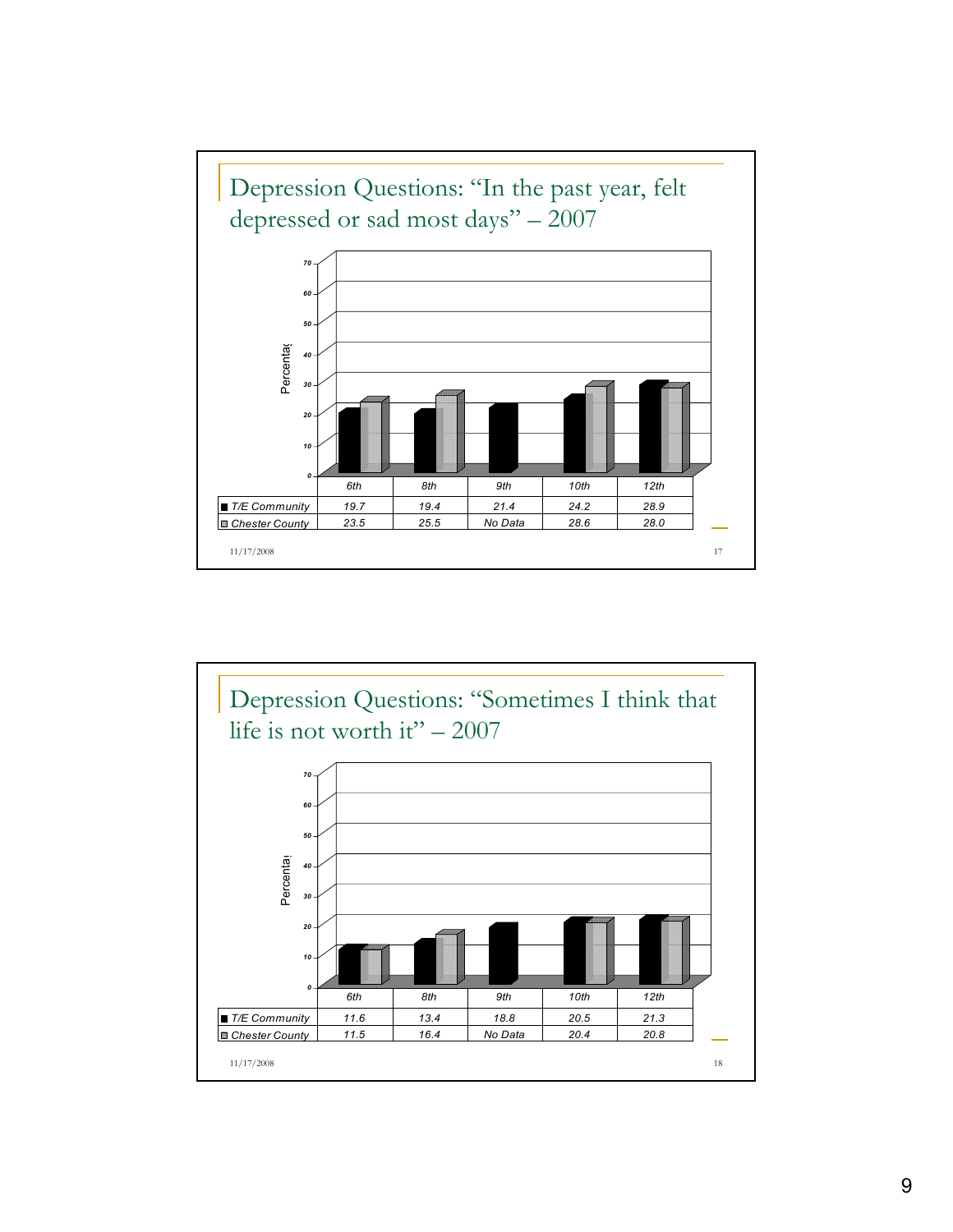

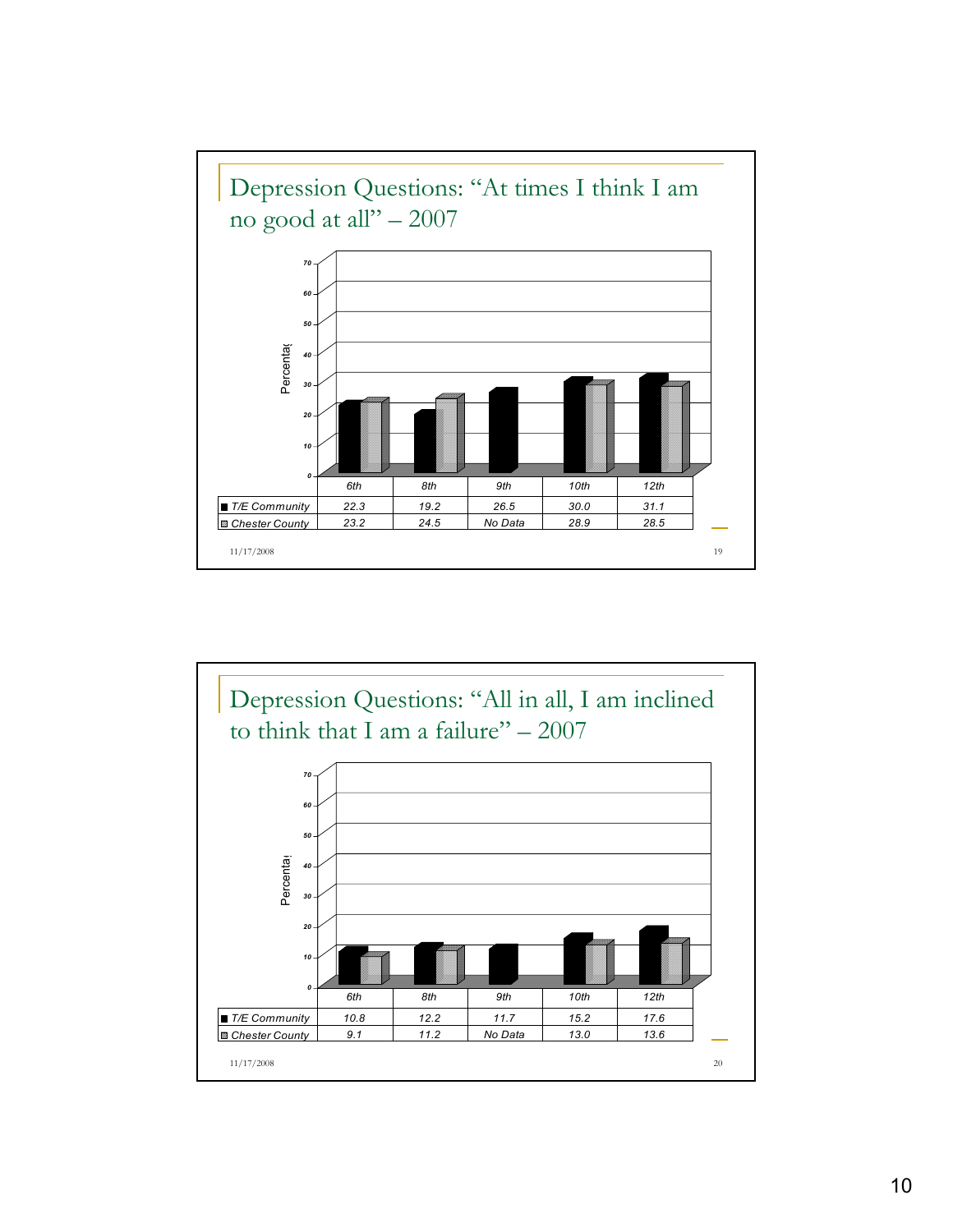

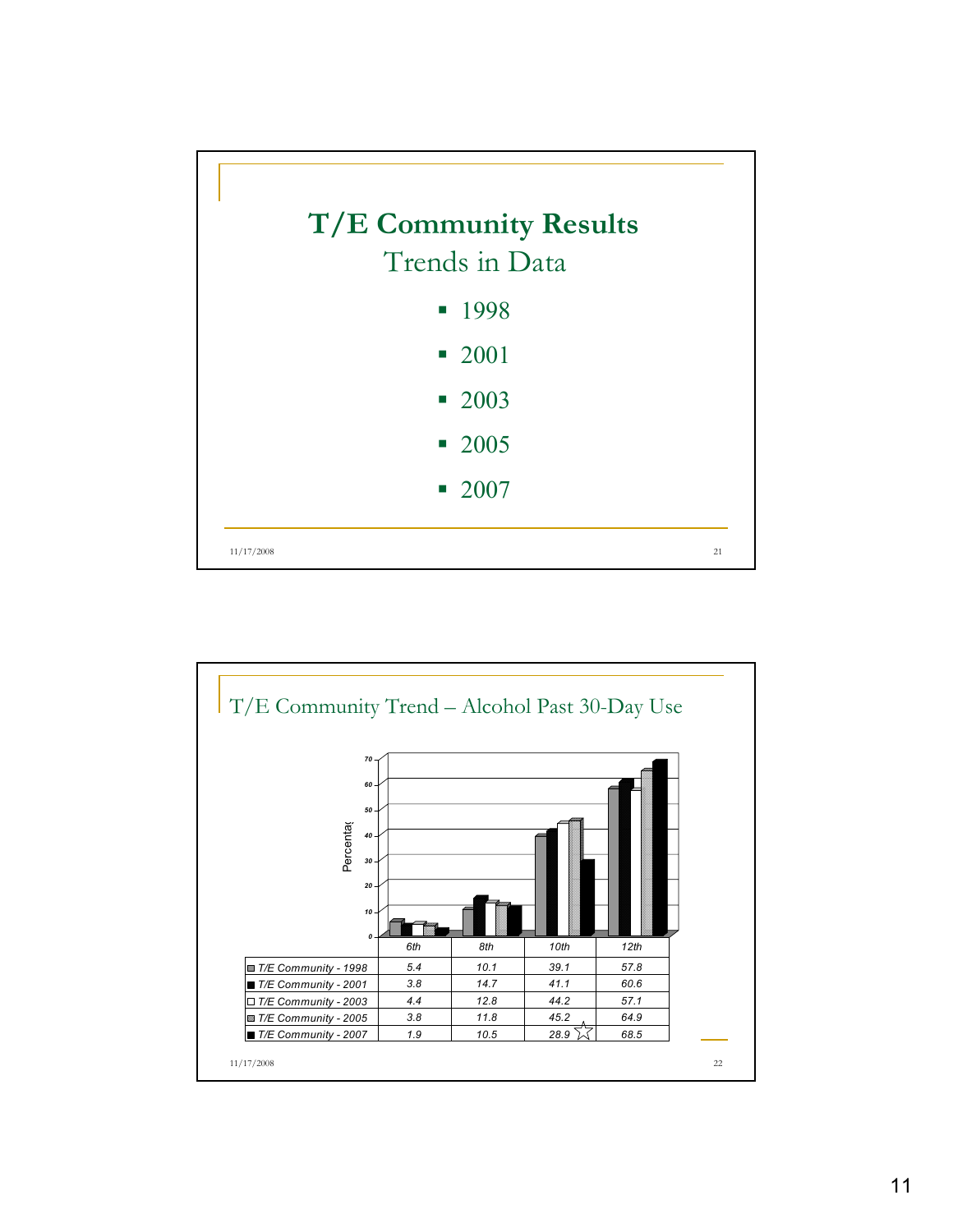

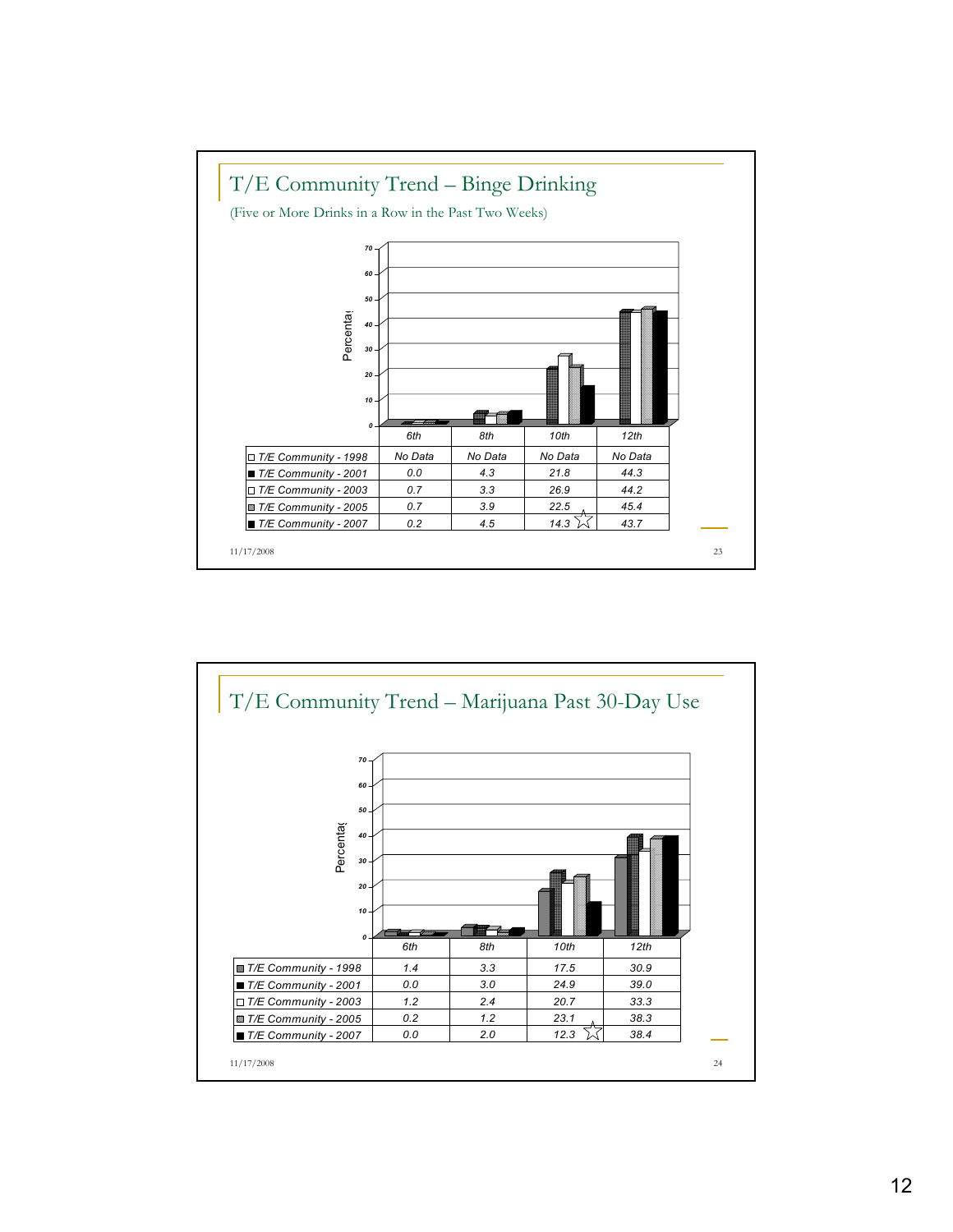

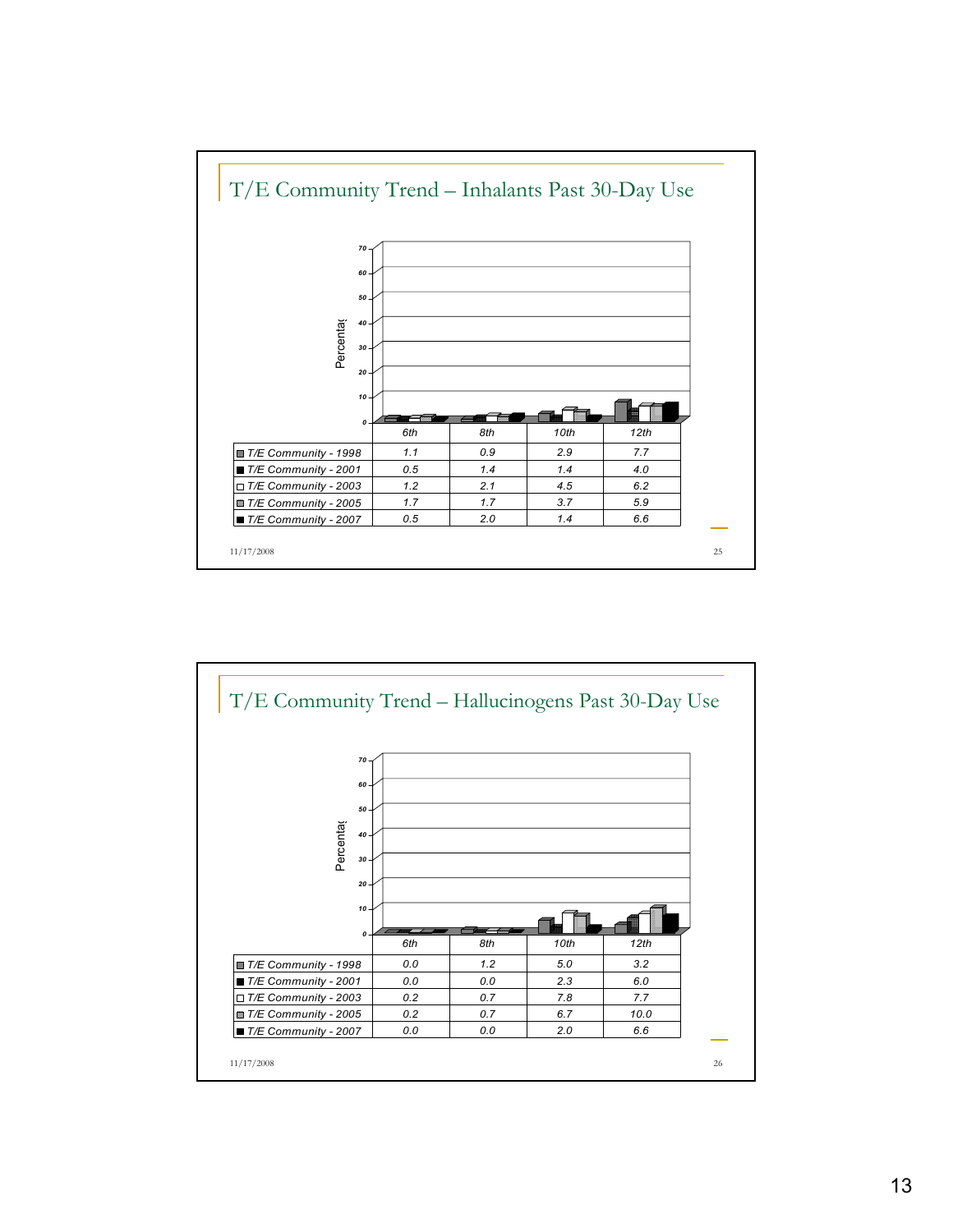

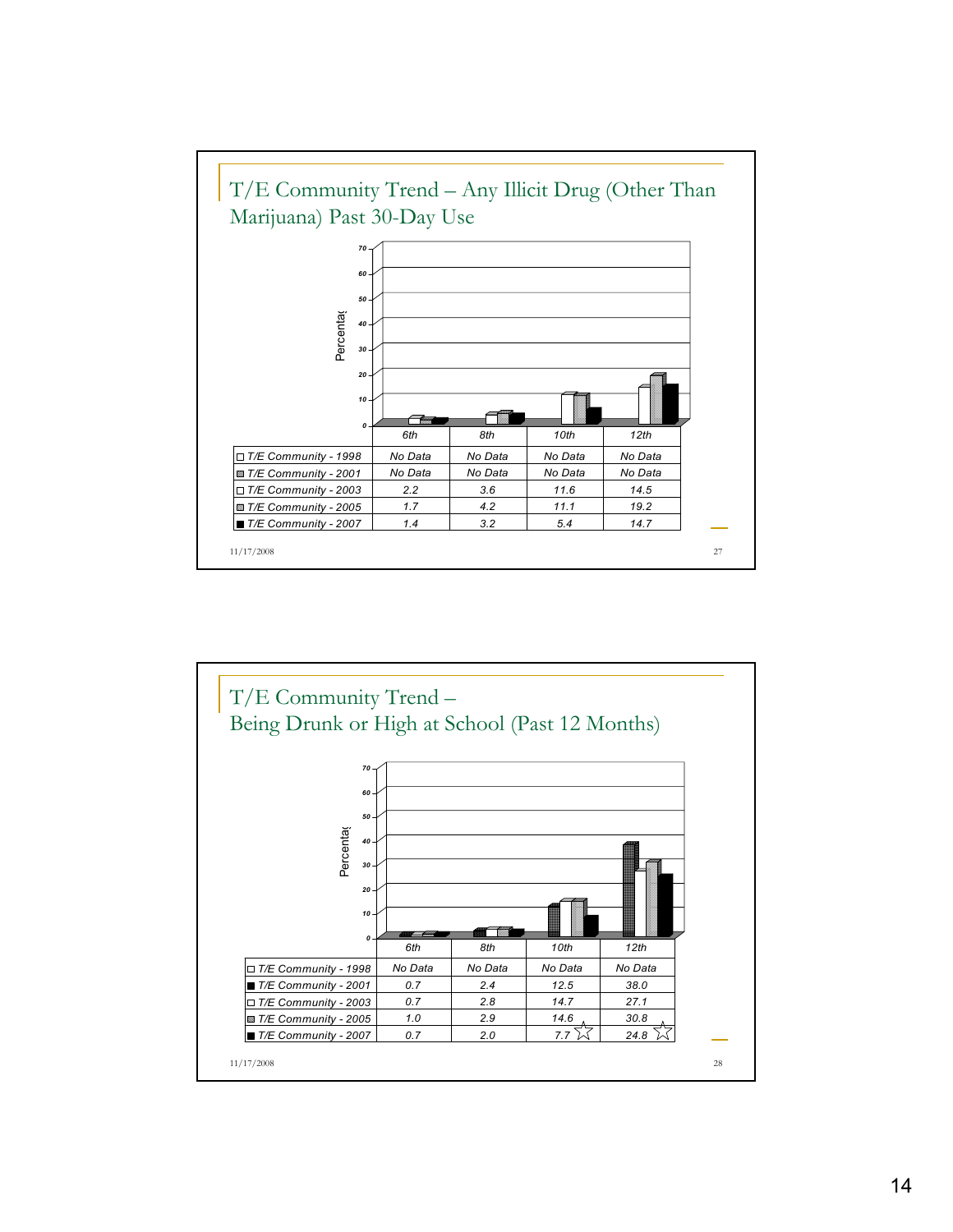

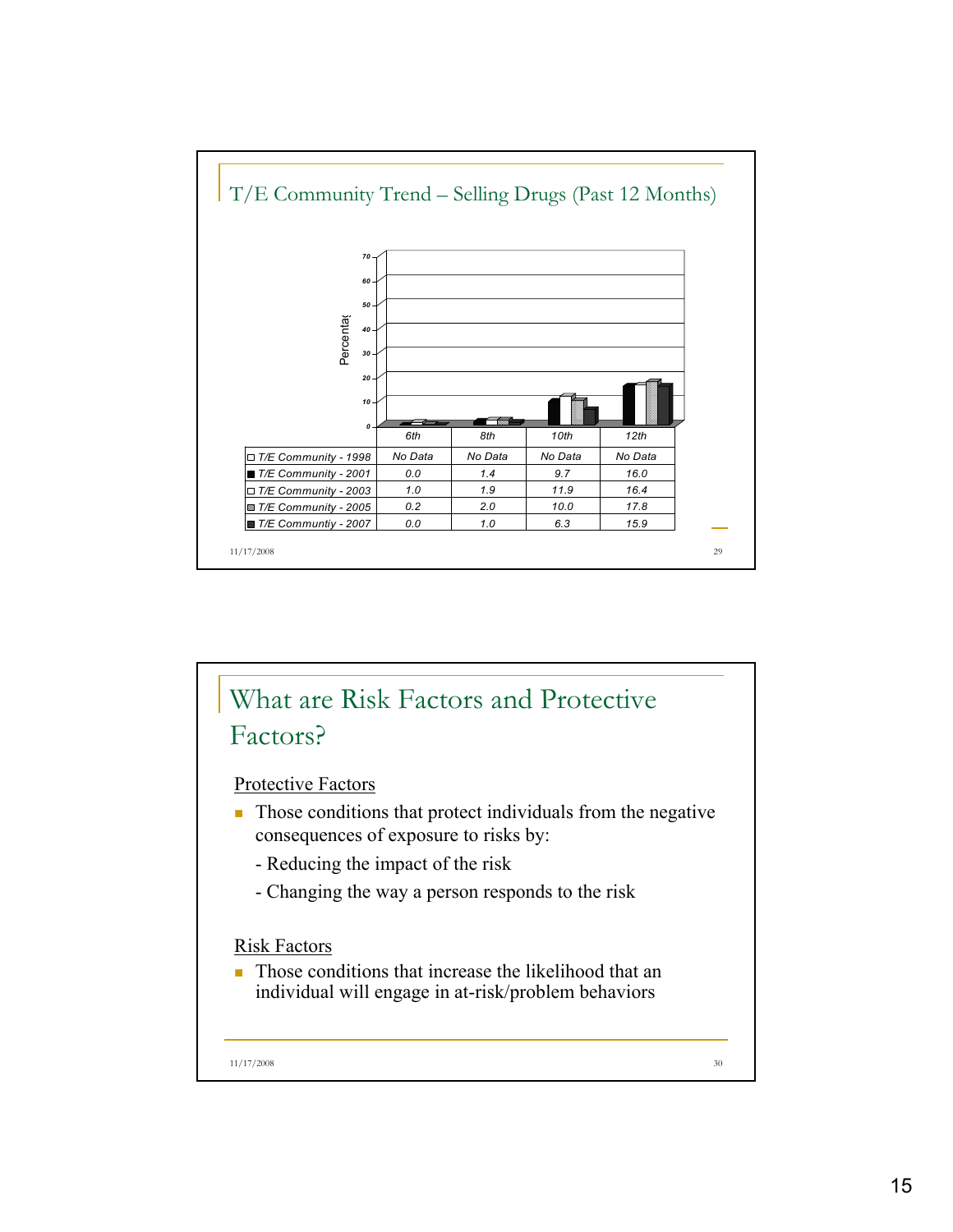

|                                                             | Protective Factor Scale Scores* $-\text{T/E}$ vs. County $-2007$<br><b>GRADE</b> |        |                  |                  |                  |                 |                        |                           |
|-------------------------------------------------------------|----------------------------------------------------------------------------------|--------|------------------|------------------|------------------|-----------------|------------------------|---------------------------|
| <b>PROTECTIVE FACTORS</b>                                   | 6th                                                                              | 8th    | 9th              | 10 <sub>th</sub> | 12th             | Overall<br>2007 | Change<br>from<br>2005 | County<br>Overall<br>2007 |
| <b>Community Domain</b>                                     |                                                                                  |        |                  |                  |                  |                 |                        |                           |
| <b>Community Opportunities</b><br>for Prosocial Involvement | 67                                                                               | ح^ح 72 | $75 \frac{1}{2}$ | 71               | 69 $\frac{1}{2}$ | ح^ح 71          | $+5$                   | 63                        |
| Community Rewards for<br>Prosocial Involvement              | 60                                                                               | 60     | 61               | 58               | 56               | 59              | $+5$                   | 54                        |
| <b>Family Domain</b>                                        |                                                                                  |        |                  |                  |                  |                 |                        |                           |
| Family Attachment                                           | 61                                                                               | 62     | 59               | 55               | 53               | 58              | $+2$                   | 57                        |
| Family Opportunities for<br>Prosocial Involvement           | 58                                                                               | 59     | 59               | 57               | 56               | 58              | $+1$                   | 56                        |
| Family Rewards for<br>Prosocial Involvement                 | 61                                                                               | 60     | 60               | 56               | 55               | 59              | $+2$                   | 57                        |
| <b>School Domain</b>                                        |                                                                                  |        |                  |                  |                  |                 |                        |                           |
| School Opportunities for<br>Prosocial Involvement           | 56                                                                               | 63     | 71               | ح^74             | 69 公             | 66              | $+2$                   | 57                        |
| School Rewards for<br>Prosocial Involvement                 | 54                                                                               | 63     | 68               | 67               | 66               | 63              | $\Omega$               | 55                        |
| <b>Individual/Peer Domain</b>                               |                                                                                  |        |                  |                  |                  |                 |                        |                           |
| Religiosity                                                 | 49                                                                               | 49     | 52               | 48               | 46               | 49              | $-3$                   | 46                        |
| Belief in the Moral Order                                   | 68 22                                                                            | 70     | 70               | 68               | 56               | 67              | $+5$                   | 63                        |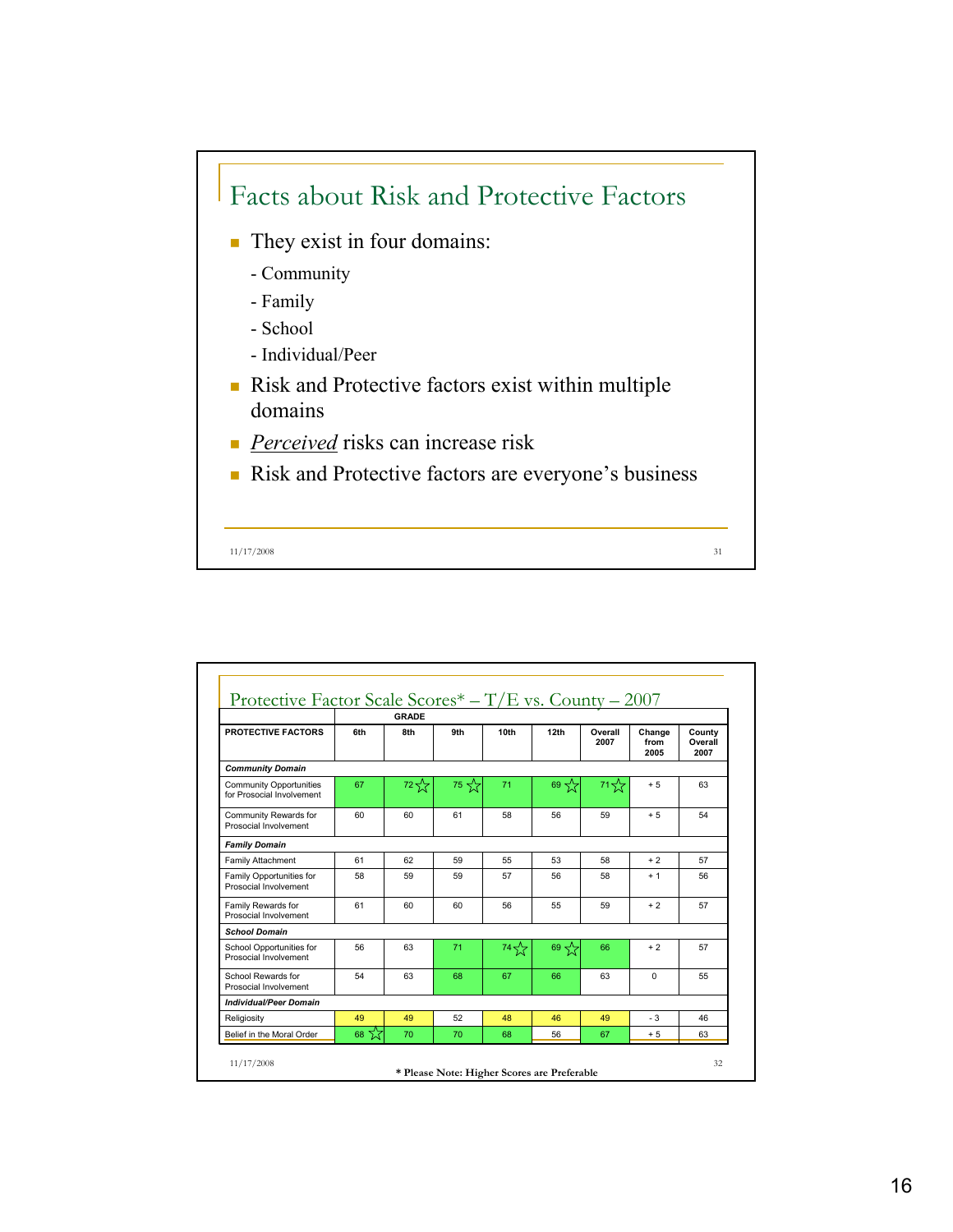|                                                            | <b>GRADE</b>     |         |          |                  |                  |                  |                        |                           |
|------------------------------------------------------------|------------------|---------|----------|------------------|------------------|------------------|------------------------|---------------------------|
| <b>RISK FACTORS</b>                                        | 6th              | 8th     | 9th      | 10 <sub>th</sub> | 12th             | Overall<br>2007  | Change<br>from<br>2005 | County<br>Overall<br>2007 |
| <b>Community Domain</b>                                    |                  |         |          |                  |                  |                  |                        |                           |
| Low Neighborhood Attachment                                | 31               | 32      | 32       | 33               | 35               | 33               | $-1$                   | 41                        |
| Community Disorganization                                  | $29 \frac{1}{2}$ | ☆<br>28 | ≾≿<br>28 | 33               | 36               | 30 $\frac{1}{2}$ | $-2$                   | 39                        |
| <b>Transitions and Mobility</b>                            | 38               | 45      | 58       | 48               | 48               | 47               | $+4$                   | 49                        |
| Laws and Norms Favorable to<br>Drug Use                    | 36               | 32      | 34       | 38               | 46               | 37               | $-4$                   | 42                        |
| Laws and Norms Favorable to<br>Handguns                    | 33               | 32      | 30       | 32               | 33               | 32               | $-1$                   | 41                        |
| Perceived Availability of Drugs                            | 38               | 37      | 38       | 39               | 52               | 40               | $-6$                   | 41                        |
| Perceived Availability of<br>Handguns                      | 37               | 38      | 35       | 32               | 31 $\frac{1}{2}$ | 35               | $\Omega$               | 41                        |
| <b>Family Domain</b>                                       |                  |         |          |                  |                  |                  |                        |                           |
| Poor Family Management                                     | 40               | 35      | 37       | 39               | 47               | 39               | $-1$                   | 42                        |
| <b>Family Conflict</b>                                     | 43               | 46      | 48       | 52               | 50               | 48               | $\Omega$               | 48                        |
| Family History of Antisocial<br>Behavior                   | 30               | 33      | 32       | 33               | 41               | 33               | $-4$                   | 38                        |
| Parental Attitudes Favorable<br>toward ATOD Use            | 40               | 41      | 40       | 42               | 51               | 43               | $-6$                   | 45                        |
| Parental Attitudes Favorable<br>toward Antisocial Behavior | 39               | 40      | 43       | 44               | 51               | 43               | $-2$                   | 46                        |

## Risk Factor Scale Scores\* – T/E vs. County – 2007 *(Slide 2 of 2)*

|                                                   | <b>GRADE</b> |     |     |                  |      |                 |                        |                               |
|---------------------------------------------------|--------------|-----|-----|------------------|------|-----------------|------------------------|-------------------------------|
| <b>RISK FACTORS</b>                               | 6th          | 8th | 9th | 10 <sub>th</sub> | 12th | Overall<br>2007 | Change<br>from<br>2005 | <b>County Overall</b><br>2007 |
| <b>School Domain</b>                              |              |     |     |                  |      |                 |                        |                               |
| Poor Academic Performance                         | 38           | 36  | 34  | 35               | 38   | 36              | $\Omega$               | 40                            |
| Low School Commitment                             | 42           | 42  | 34  | 35               | 38   | 38              | $-1$                   | 43                            |
| <b>Individual/Peer Domain</b>                     |              |     |     |                  |      |                 |                        |                               |
| Rebelliousness                                    | 32           | 35  | 40  | 44               | 51   | 40              | $-4$                   | 43                            |
| Friends' Delinquent Behavior                      | 36           | 36  | 34  | 37               | 45   | 37              | $-3$                   | 43                            |
| Friends' Use of Drugs                             | 37           | 32  | 32  | 38               | 56   | 38              | $-7$                   | 41                            |
| Peer Rewards for Antisocial<br>Behavior           | 39           | 42  | 50  | 57               | 73   | 51              | $-7$                   | 52                            |
| Favorable Attitudes toward<br>Antisocial Behavior | 32           | 32  | 36  | 35               | 44   | 35              | $-5$                   | 38                            |
| Favorable Attitudes toward<br>ATOD Use            | 36           | 33  | 34  | 39               | 57   | 39              | $-10$                  | 40                            |
| Low Perceived Risks of Drug<br><b>Use</b>         | 36           | 34  | 35  | 39               | 54   | 38              | $-6$                   | 43                            |
| Early Initiation of Drug Use                      | 33           | 30  | 30  | 31 $\leq$        | 47   | 33              | $-5$                   | 36                            |
| Sensation Seeking                                 | 37           | 37  | 38  | 37               | 46   | 39              | $-3$                   | 39                            |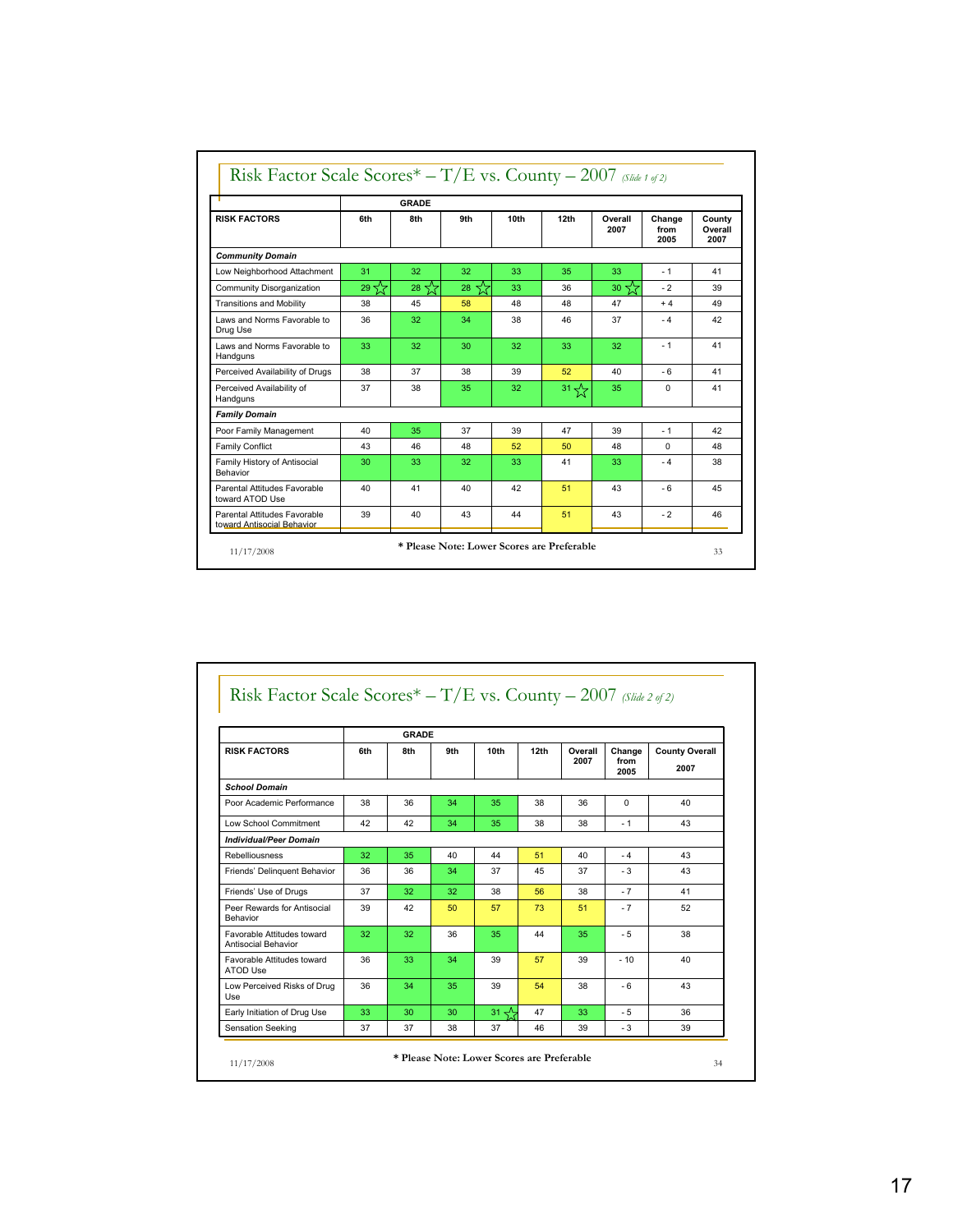